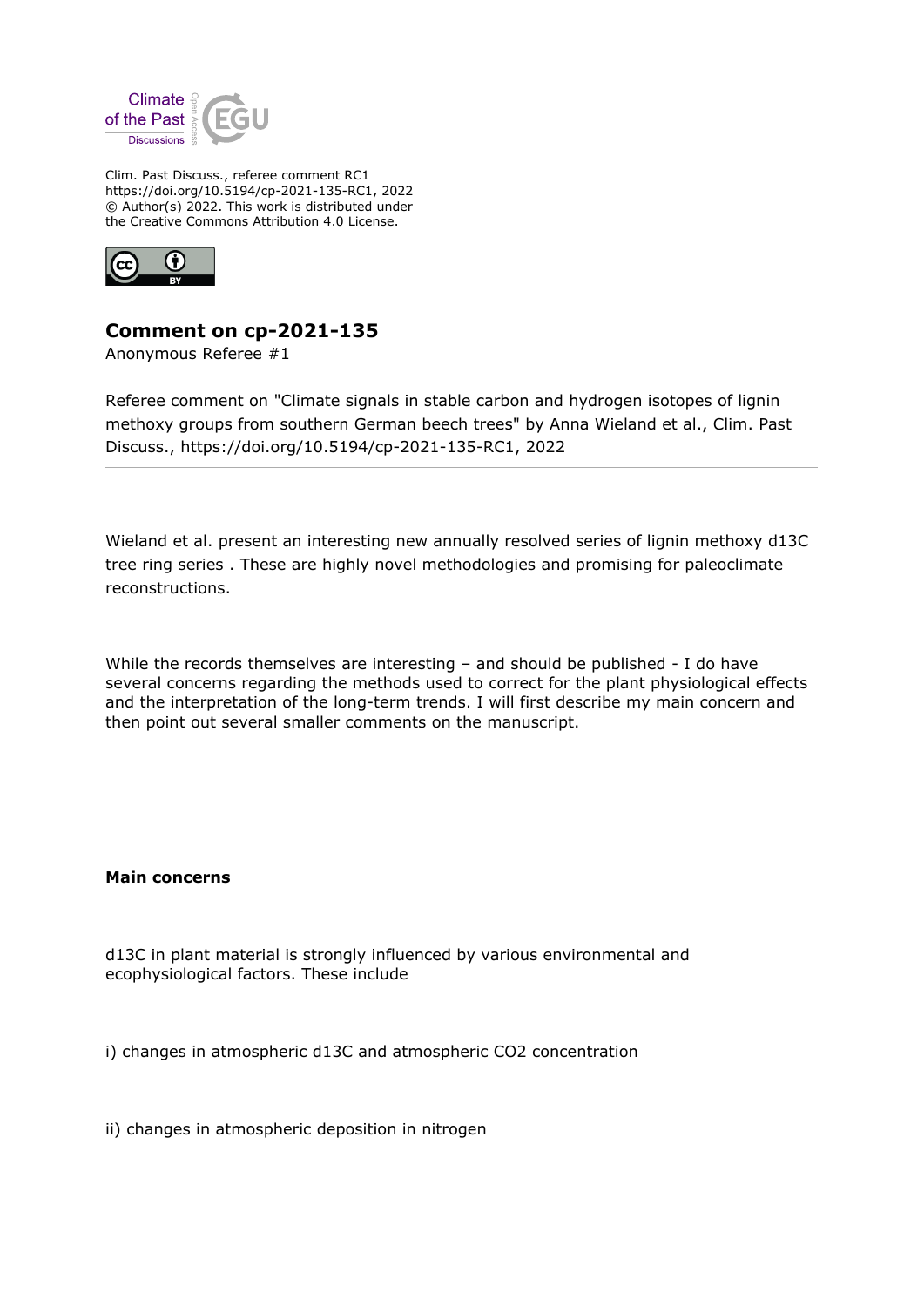iii) change in tree light environment

iv) change in tree height

I will first focus on the effect of atmospheric d13C and atmospheric  $CO<sub>2</sub>$  concentration changes. The authors correct for the d13C atmosphere effect or the Suess effect. That is all fine. However, the authors then move on to correct for the effect of plant physiological responses to atmospheric  $CO<sub>2</sub>$  (eq. change in discrimination or iWUE) using several correction factors that have been proposed by various authors (Kurschner, Feng, Treydte) and which differ almost 3 fold in magnitude. The authors also use a correction factor developed by a previous study for higher altitude Larch trees (Riechelman et al. 2016). As shown in fig. 3 these corrections result in very different upward curves since ca. 1950 with some showing very strong increases in the "corrected" d13C.

I do not disagree with the need to correct for the effect of  $CO<sub>2</sub>$  on these series, but we do not know enough about tree responses to CO2 to know which one of these "corrections" represents the "real" tree response. None of the corrections in the literature seem to argue in a particular convincing way how trees respond to CO2 and some just fit curves that results in the highest correlations with the targeted climate variable. In addition, tree ring d13C studies show that trees respond differently between sites and species.

In short, I cannot see how one can choose from these relative arbitrary correction curves which one is the best. The authors are favouring the correction from Riechelman as that results in the highest correlation with observed temperature (fig. 4, 5 and 6), but this is somewhat circular in my opinion. You add several artificial increasing trends to the d13C and then relate it to a climatic record of which we know that is has a positive trend and find a good match. But what do we really learn from this, and secondly can you use such a record for reliable climate reconstructions?

Several of the conclusions are entirely due to this methodological choice of adding trends to the d13C curve. For example, the increase in strength of the correlation with temperature for the upward corrected curve (fig. 4,5) is simply due to the addition of a trend to the series. It is also not surprising that the series with the strongest trends added, results in the strongest inter-series correlation (lines 207 etc). And again the d13C corrected according to Riechelman, results in a good correlation with d2H as you have two series with strong upward trends (fig. 10), but the correlations vary in reality between negative (with the raw data) to slightly positive when correcting for the Suess effect. In my view, we are not learning much from this, and I do not believe one can use these records put recent temperature increases in a longer term context. It seems to violate the stationarity principle and the correction for that is artificial. But do please correct me if i see this wrong.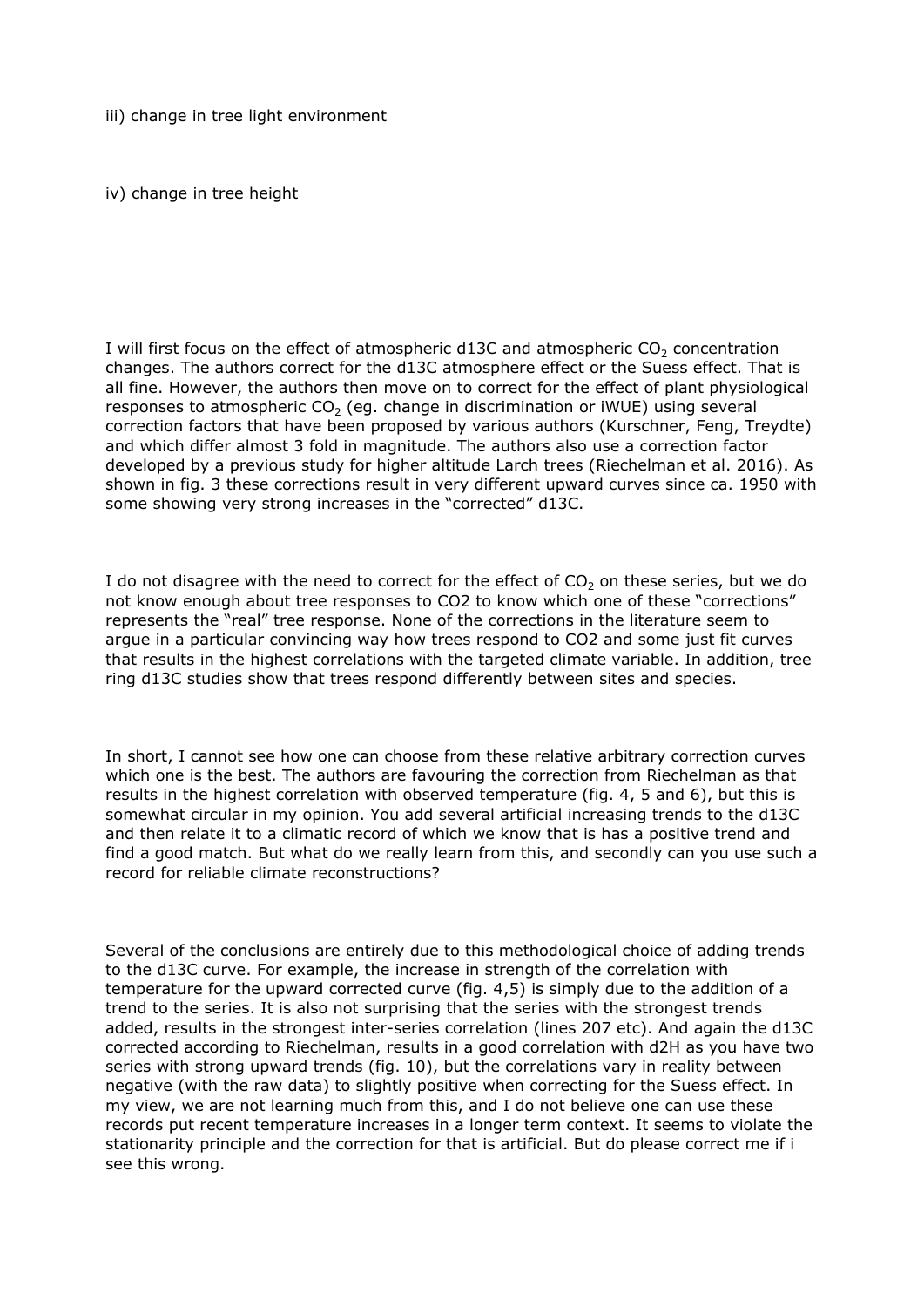One needs to know in much greater detail how  $CO<sub>2</sub>$  truly affects plant isotope discrimination. In perspective of this and the poor correlations pre-1965, I wonder if the conclusion that "this is a suitable proxy for reconstructing high to low frequency summer temperatures" (lines 317) . This is perhaps true for the high-frequency variation since 1966, but not for the low-frequency variation and not for the full period.

My other main concern is that other factors that affect d13C are poorly discussed. This includes above mentioned effects of eg. Nitrogen deposition (see Leonardi et al. 2012), and effects of tree height and light (Brienen et al 2017, Vadeboncoeur et al. 2020). For these beech trees these may be very important factors that control tree isotope discrimination, but it depends on the size and age of trees. Such information needs to be added to this article and discussed.

In fact, changes of climate responses with tree height could also well explain the poor relationship between d13C and temperature before 1966. For example, Trouiller et al. 2019 find that large and small tree differ in their growth response and one could thus also expect that the response of d13C will differ.

## **Minor comments.**

- In the introduction in lines 51-61 … Can you expand the section on d2H a bit more and say where the signal comes from (source water, leaf enrichment or both), if this is known.

- Section 71-79: Some of the statements are a bit over assertive: Do we really know that much about mesophyll conductance and the effects fo Ca on photorespiration to make these statements? Be more careful here as there are large uncertainties with the variables in eq. 1.

- Line 82: better to say .. "stomatal control limits photosynthesis" (cannot say gs is higher than the rates of photosynthesis),

- lines 80-86: perhaps also mention post-fractionation processes?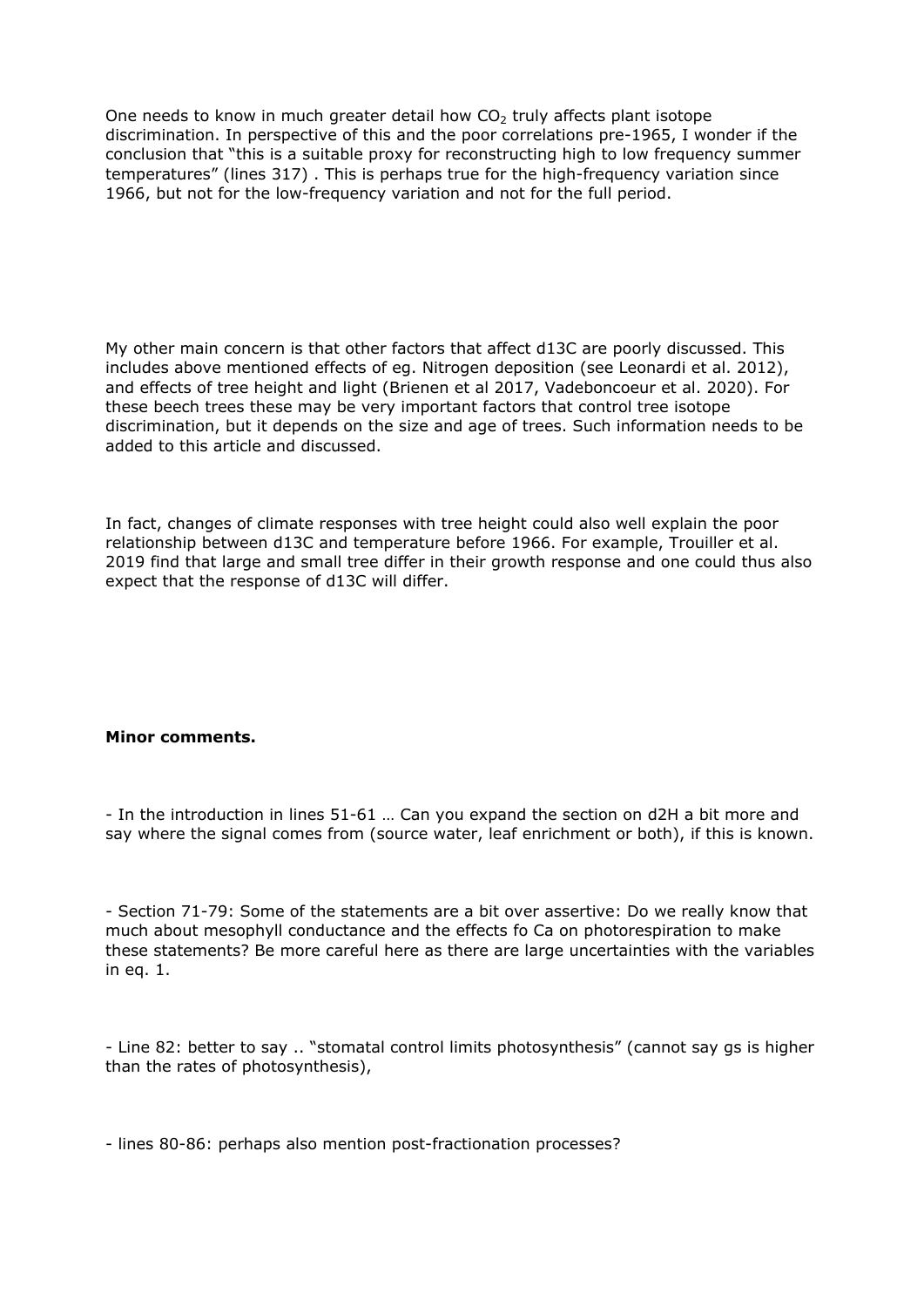- Fig, 1 : add proper units to the precipitation axis that can be understood… eg. mm per day or mm per month.

-lines 183: Bravais Person ?? Pearson correlation coefficient

- Lines 211: What is the low frequency series? The LM\_R as in figure 5? Why is the LM\_RL a low frequency series?

- Equations 3 and 4 are not clear. They are the same but for different periods or is this for different series? Please explain.

- Line 341: Higher compared to what? To other species ? Ara you talking about higher mean discrimination, or higher changes in discrimination over time (i.e. a steeper increase in discrimination)?

- Line 343: strange statement … "It has been shown .. "

- Line 351: why is this not due to a decrease in gs due to increase in RH or VPD with increasing T? Are we also seeing a positive T response in the tree ring widths? Please discuss this.

- Lines 357-363: Explain this a bit more. Trees were supposedly younger, smaller in pre 1966, Could that explain the change? Trees were perhaps below the canopy and limited by other factors? PLease discuss further.

- lines 368-369 : drought stress i only mentioned here for the furst time. Why? include this possible mechanism also in earlier sections. It is not just Assimilation that affects d13C. And you might be able to check if d13C is controlled by A or gs when you also include analysis of ring width. If ring width increases in line with d13C then it must be assimilation controlled, if it is the opposite then it must be controlled by  $g_s$ .

-line 370 : you mean overcorrect the original (raw d13C)?

- line 371: indeed a lot of uncertainties that can move your recent trends in d13c any direction depending on the uncertainties.